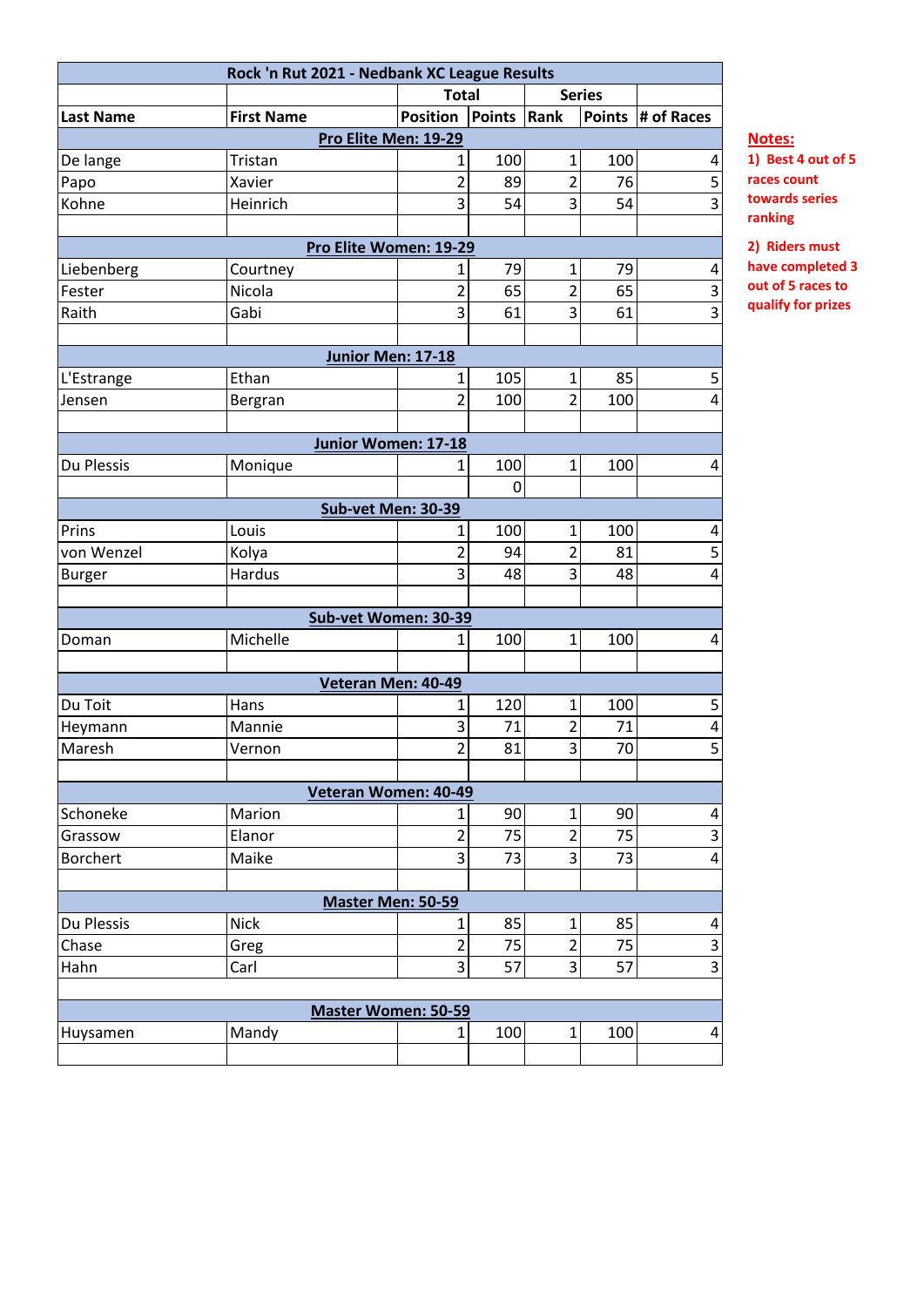| Rock 'n Rut 2021 - Nedbank XC League Results |                              |                 |             |                |     |                         |  |  |
|----------------------------------------------|------------------------------|-----------------|-------------|----------------|-----|-------------------------|--|--|
|                                              |                              | <b>Total</b>    |             | <b>Series</b>  |     |                         |  |  |
| <b>Last Name</b>                             | <b>First Name</b>            | <b>Position</b> | Points Rank |                |     | Points # of Races       |  |  |
| <b>Grand Master Men: 60+</b>                 |                              |                 |             |                |     |                         |  |  |
| Graf                                         | Roland                       | 1               | 100         | $\mathbf{1}$   | 100 | 4                       |  |  |
| <b>Brueckner</b>                             | Andreas                      | $\overline{2}$  | 56          | $\overline{2}$ | 56  | $\overline{3}$          |  |  |
| Soutschka                                    | Thomas                       | 3               | 52          | 3              | 52  | $\overline{3}$          |  |  |
|                                              |                              |                 |             |                |     |                         |  |  |
| <b>Grand Master Women: 60+</b>               |                              |                 |             |                |     |                         |  |  |
| Graf                                         | <b>Berrit</b>                | $\mathbf{1}$    | 125         | $\mathbf{1}$   | 100 | 5                       |  |  |
|                                              |                              |                 |             |                |     |                         |  |  |
| Rhino Men (>90kg)                            |                              |                 |             |                |     |                         |  |  |
|                                              |                              |                 |             |                |     |                         |  |  |
|                                              |                              |                 |             |                |     |                         |  |  |
|                                              | <b>E-Bike Open Men</b>       |                 |             |                |     |                         |  |  |
| Heigan                                       | Billy                        | 1               | 65          | $\mathbf 1$    | 65  | 3                       |  |  |
|                                              |                              |                 |             |                |     |                         |  |  |
| <b>Marathon Men</b>                          |                              |                 |             |                |     |                         |  |  |
| Lambert                                      | Pierre                       | $\mathbf{1}$    | 120         | $\mathbf{1}$   | 100 | 5                       |  |  |
| Mostert                                      | Jean Louis                   | 3               | 72          | $\overline{2}$ | 72  | 4                       |  |  |
| Du Plessies                                  | Christopher                  | $\overline{2}$  | 83          | 3              | 70  | 5                       |  |  |
|                                              |                              |                 |             |                |     |                         |  |  |
|                                              | <b>Marathon Women</b>        |                 |             |                |     |                         |  |  |
| Janse v Vuuren                               | <b>Bianca</b>                | $\mathbf{1}$    | 76          | $\mathbf{1}$   | 76  | 4                       |  |  |
| Suren                                        | Claudia                      | $\overline{2}$  | 63          | $\overline{2}$ | 63  | 4                       |  |  |
|                                              |                              |                 |             |                |     |                         |  |  |
|                                              | <b>Under 16 Boys: 15-16</b>  |                 |             |                |     |                         |  |  |
| Hahn                                         | Daniel                       | 2               | 95          | $\mathbf{1}$   | 95  | 4                       |  |  |
| Lowe                                         | Kevin                        | $\overline{1}$  | 106         | $\overline{2}$ | 90  | 5                       |  |  |
| Key                                          | Adrian                       | 3               | 72          | 3              | 72  | 4                       |  |  |
|                                              |                              |                 |             |                |     |                         |  |  |
|                                              | <b>Under 16 Girls: 15-16</b> |                 |             |                |     |                         |  |  |
| Kahl                                         | Ada                          | $\mathbf{1}$    | 125         | $\mathbf{1}$   | 100 | 5                       |  |  |
| <b>Beulker</b>                               | Lotte                        | $\overline{2}$  | 80          | $\overline{2}$ | 80  | $\overline{\mathbf{4}}$ |  |  |
| Wiese                                        | Danika                       | 3               | 42          | 3              | 42  | $\overline{3}$          |  |  |
|                                              |                              |                 |             |                |     |                         |  |  |
|                                              | <b>Under 14 Boys: 13-14</b>  |                 |             |                |     |                         |  |  |
| Suren                                        | Roger                        | 1               | 125         | $\mathbf{1}$   | 100 | 5                       |  |  |
| Thiel                                        | Marco                        | $\overline{2}$  | 88          | $\overline{2}$ | 72  | 5                       |  |  |
| Lowe                                         | Sean                         | 3               | 85          | $\overline{2}$ | 72  | $\overline{\mathbf{5}}$ |  |  |
| Chase                                        | Nathan                       | 4               | 59          | 3              | 59  | $\overline{\mathbf{4}}$ |  |  |
|                                              |                              |                 |             |                |     |                         |  |  |
| <b>Under 14 Girls: 13-14</b>                 |                              |                 |             |                |     |                         |  |  |
| Janse van Vuuren                             | Delsia                       | $\mathbf{1}$    | 100         | $\mathbf{1}$   | 100 | 4                       |  |  |
| Thiel                                        | Rosemarie                    | $\overline{2}$  | 96          | $\overline{2}$ | 80  | 5                       |  |  |
| Dickerson                                    | Kylie                        | 3               | 61          | 3              | 61  | $\overline{3}$          |  |  |
|                                              |                              |                 |             |                |     |                         |  |  |